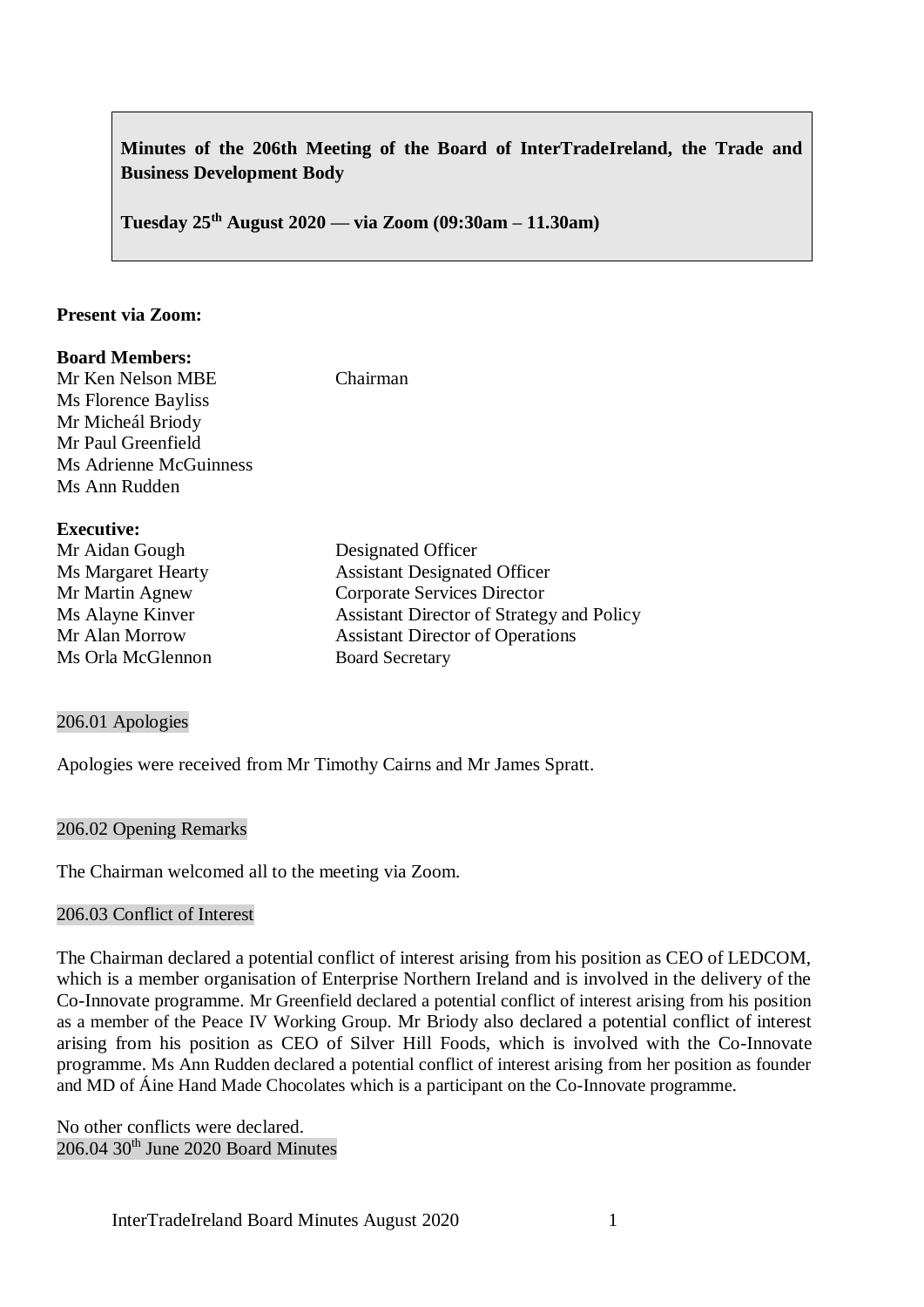The minutes of the 30<sup>th</sup> June 2020 Board meeting were agreed as a true record of the meeting and were unanimously approved by the Board and would be signed and authorised by the Chairman at a later date.

# 206.05 Matters Arising

Mr Gough advised that at the staff zoom meeting held on  $1<sup>st</sup>$  July, the Board's appreciation was passed on to all staff for their work, support and flexibility in the current environment.

### 206.06 Chairman's Business

The Chairman advised that there would be a brief private session following the Board meeting. He reported that he had written on behalf of the Board to Minister Humphreys, the out-going DBEI Minister and to both the Taoiseach, Minister Martin and Minister Varadkar, Tánaiste and newly appointed Minister for Enterprise, Trade and Employment welcoming them to their new roles. The Chairman advised that in due course, he would be writing to the new Ministers inviting them to meet with the Board. He also reported that the DBEI Senior Official Mr Richard Scannell has recently left the Department to take up a new role in the private sector. His successor will be Mr Eugene Lennon. The Chairman informed the Board of the plans for a new regional Invest N.I. hub in Dublin. He advised that a meeting to discuss this matter with Invest N.I. is scheduled and he highlighted the importance of ensuring that there would be no unnecessary overlap or duplication with the work of the Body.

### 206.07 Designated Officer's Report

Mr Gough advised that the Body continue to deliver its supports and services whilst working remotely in line with Public Health Agency guidance. The safety of staff continues to remain a priority but the Executive is developing a more balanced approach to office and home working, including some necessary changes to the office layout. Mr Gough reported that a Plenary meeting of the NSMC has taken place and the first Sectoral meeting is due to be held in late September or early October at which the matter of the outstanding Board appointments is expected to be resolved.

Managing the impact of the UK's exit from the EU will become a high priority for the Body in the coming months. Mr Gough reported that providing detailed information to businesses on how the changes will affect them would be vital. He advised that our Brexit strategy campaign will be relaunched at a webinar with speakers including Mr Vincent Power, A&L Goodbody and subject to confirmation, Minister Simon Coveney.

Mr Gough highlighted the negative impact of Brexit on North/South collaborations on H2020 with a significant decline in the number of applications that involved partners from Ireland and Northern Ireland. Following discussions with Queens University Belfast, Ulster University and Science Foundation Ireland, we have commissioned an all-island survey of research and development contacts and support networks. The findings will provide an evidence base for future proposals regarding North/South cooperation in research and innovation funding programmes.

Mr Gough advised that the new Synergy initiative continues to be developed and a number of cross border partnerships will be submitting proposals in the coming months for consideration by the Board. The Board were updated on the Invest N.I. plans to open a new regional hub in the Quays area, Dublin. Given the Body's legislative remit to coordinate and promote cross border trade and business development, Mr Gough emphasised the importance of ensuring that there is no duplication with the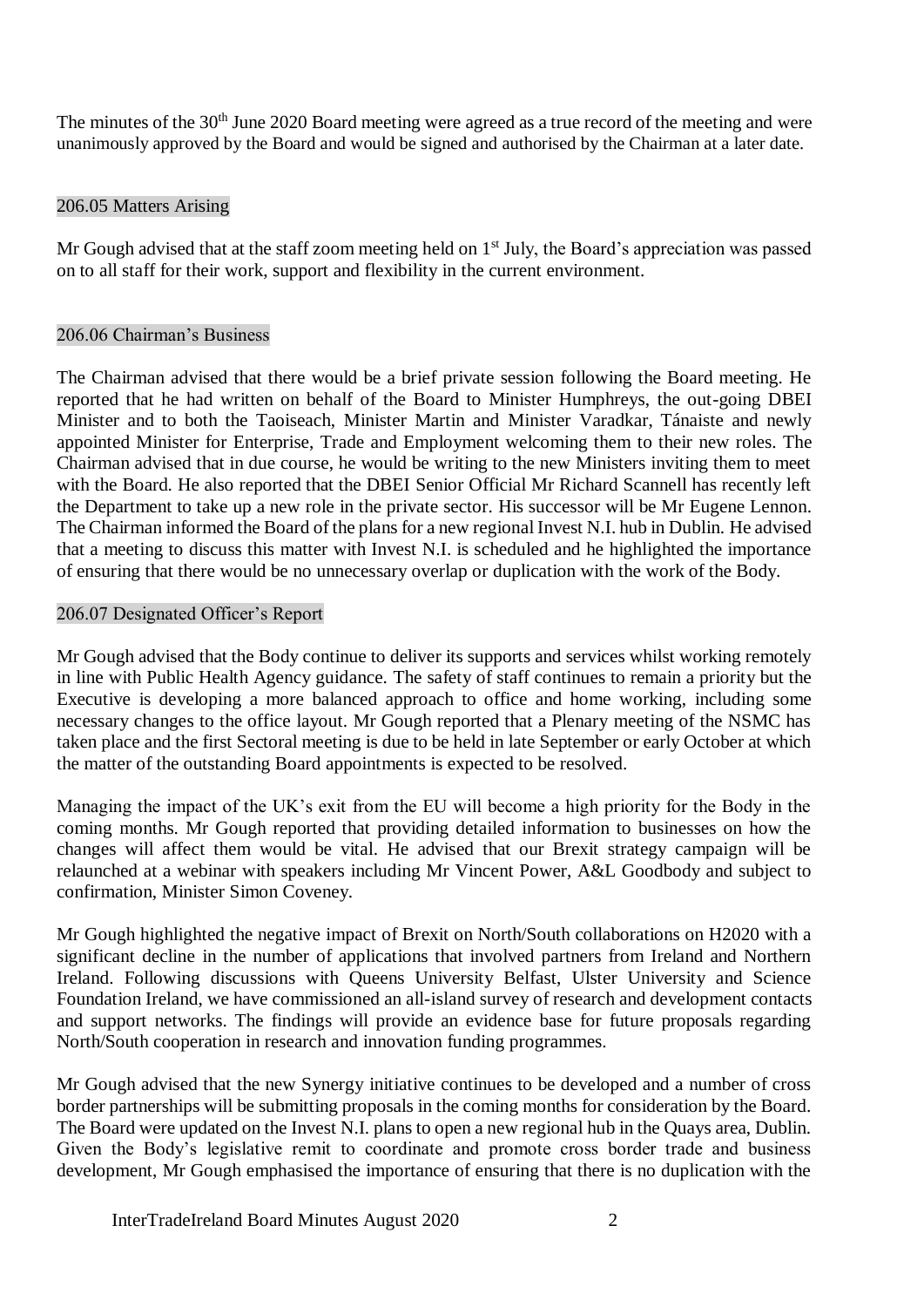work of the Body and advised that further meetings would be held with Invest N.I. to discuss this matter. The Board recommended a discussion at a future Board meeting on the possibility of a more visible presence for the Body in Ireland.

The Board noted the Designated Officer's report and the Chairman thanked Mr Gough for his update.

# 206.08 Board Sub Committee Reports

# *Communications Sub Committee Report*

Ms Rudden reported back from the Communications Sub Committee meeting held on 30<sup>th</sup> June 2020. She advised that in late March, communications activity was re-prioritised to focus on the delivery of activities relating to Covid-19. These included a Covid-19 web section, social media, email marketing, media relations and an on-going media marketing campaign under the 'Forward Together' branding. Other activity included the support of 'business as usual' including the use of digital platforms to facilitate online events and webinars. Ms Rudden informed the Board that the Committee had discussed the ongoing migration of the website to Craft CMS and enhanced integration with ITI systems.

Ms Rudden reported on the key metrics at May 2020, which will be used as a benchmark going forward

Ms Rudden also gave an update on key communications suppliers.

She reported that the Committee discussed the development of the corporate communications strategy linked to the Corporate Plan and the need to develop market research on perception among audiences to inform plan. She advised that the Communications team intend to hold a brand workshop with SLT and the Board to discuss market research and brainstorm messaging later in autumn. An audit of digital marketing activities has been undertaken to inform digital and wider approach and the Committee agreed that ITI should include a rationalisation of brand guidance and to commission new photography and video assets.

The Board noted the Communications Sub Committee Report and the Chairman thanked Ms Rudden for her update. He endorsed the approach of involving the Board in the brand awareness workshop.

# *Innovation Sub Committee Report*

Ms McGuinness reported back from the Innovation Sub Committee meeting held via Zoom on  $30<sup>th</sup>$ June 2020 which was chaired by Mr Spratt. She advised that there were no apologies and no conflicts of interest reported. The Sub Committee members had thanked the Innovation team and the Managing Agent on the work being under undertaken. Ms McGuinness informed the Board that nine new Fusion applications were considered, eight were approved and one was not approved but an appeal will be considered at the Sub Committee meeting to be held after the Board meeting. A further fourteen Fusion projects would also be reviewed today.

The Chairman noted the volume and quality of Fusion applications being submitted to the programme.

The Board noted the Innovation Sub Committee report and the Chairman thanked Ms McGuinness for her update.

InterTradeIreland Board Minutes August 2020 3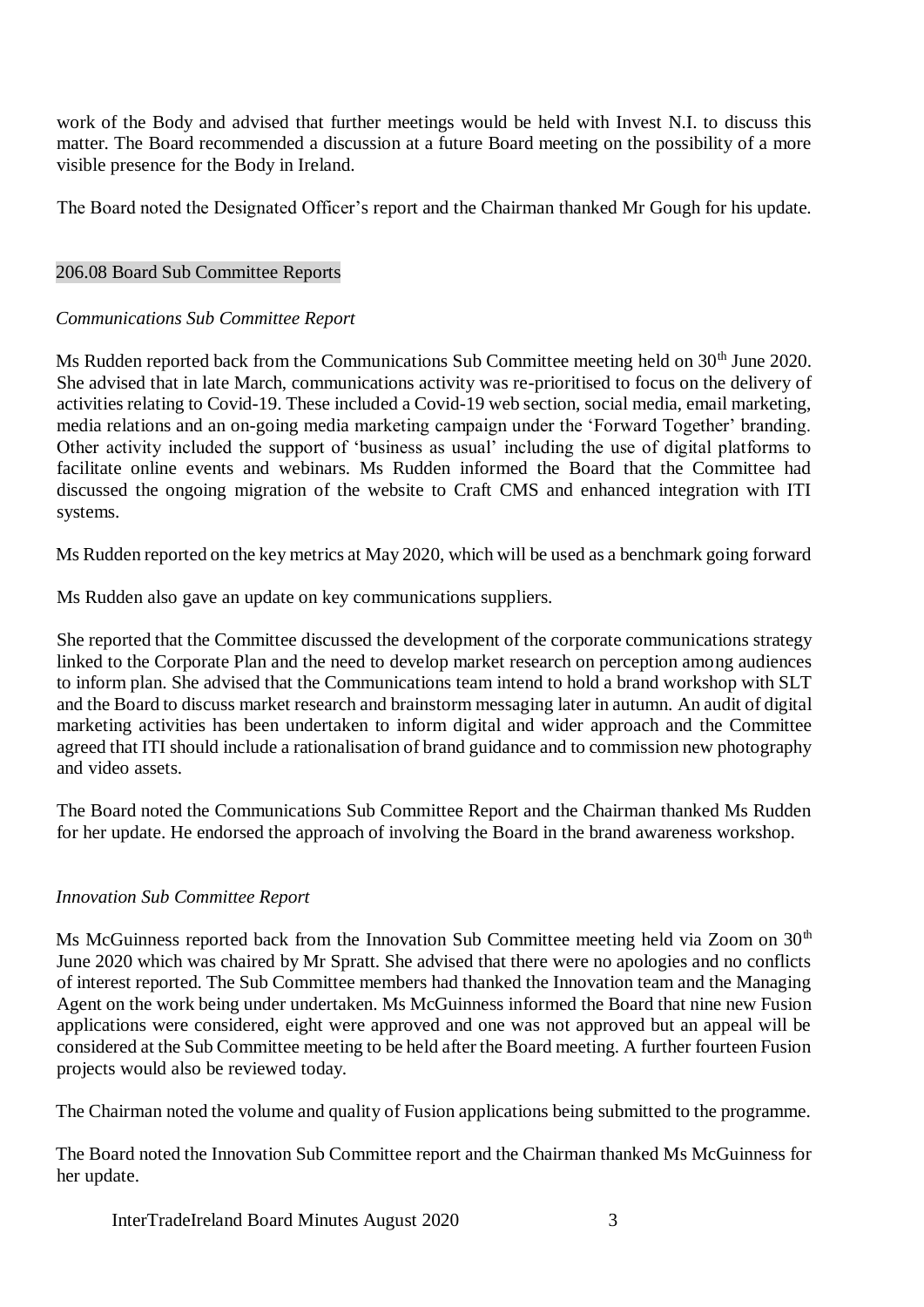# *Trade Sub Committee Report*

Mr Greenfield reported back from the online Trade Sub Committee meeting held via Zoom on  $30<sup>th</sup>$ June 2020. He advised that twelve new Acumen applications and two previous deferred applications were assessed, thirteen were approved, one deferred for more information. Mr Greenfield thanked Ms Hearty, Ms Currie, Ms McAteer and the Trade team for their sterling work and advised that the applications for consideration today were of a very high quality. The Chairman noted that enquiries and applications to the Acumen programme had now returned to a pre Covid-19 position.

The Board noted the Trade Sub Committee report and the Chairman thanked Mr Greenfield for his update.

### 206.09 For Consideration, Discussion and Noting.

### *All Island Business Monitor Results Q2 2020*

Ms Kerry Curran, Policy Research Manager joined the Board meeting for this agenda item. She advised that the latest All Island Business Monitor results indicate the significant disruptive impact caused by Covid-19 across the island. Prior to the pandemic, 42% reported they were in growth mode; this has now dropped to 15%. Overall, 53% of businesses surveyed reported a decline in growth compared with 7% prior to the pandemic. With regard to sales, 62% of businesses reported a decrease in sales over the past quarter in comparison to 12% reported in the same quarter in 2019. Ms Curran reported that the speed of contraction is significant, resulting in associated impacts on employment, sales and business concerns.

With regard to employment, 23% of businesses reported that their staff levels have decreased compared to the previous quarter. Ms Curran advised that while it was positive that 73% of firms are reporting their intention to re-hire all furloughed staff, the changing market environment over coming months will be a significant factor in their ability to do so.

Ms Curran reported that challenges remain in terms of barriers to recovery with companies citing 'maintaining social distance with customers' and the 'ability to provide service in a way that is profitable because of social distancing'. This was most prominent in the leisure, hotel and catering sector (69%). Businesses are also concerned about a reduction in demand for goods and services (31%), cash flow (19%) and supply chain issues (12%).

Ms Curran highlighted the importance of digitalisation for SMEs going forward and which is a significant element in the Body's new Corporate Plan. She advised that smaller firms are less likely to have the digital skills to remain competitive in the current market. Just over one in ten companies surveyed indicated they needed to grow their skills base and only 10% reported online marketing skills.

Whilst businesses have been focusing on adapting to the new landscape caused by Covid-19, Brexit continues to be a significant challenge with only 14% of companies surveyed having made plans, increasing to just 30% for cross border traders. Ms Curran reported that only 9% of firms in Northern Ireland have made plans for Brexit.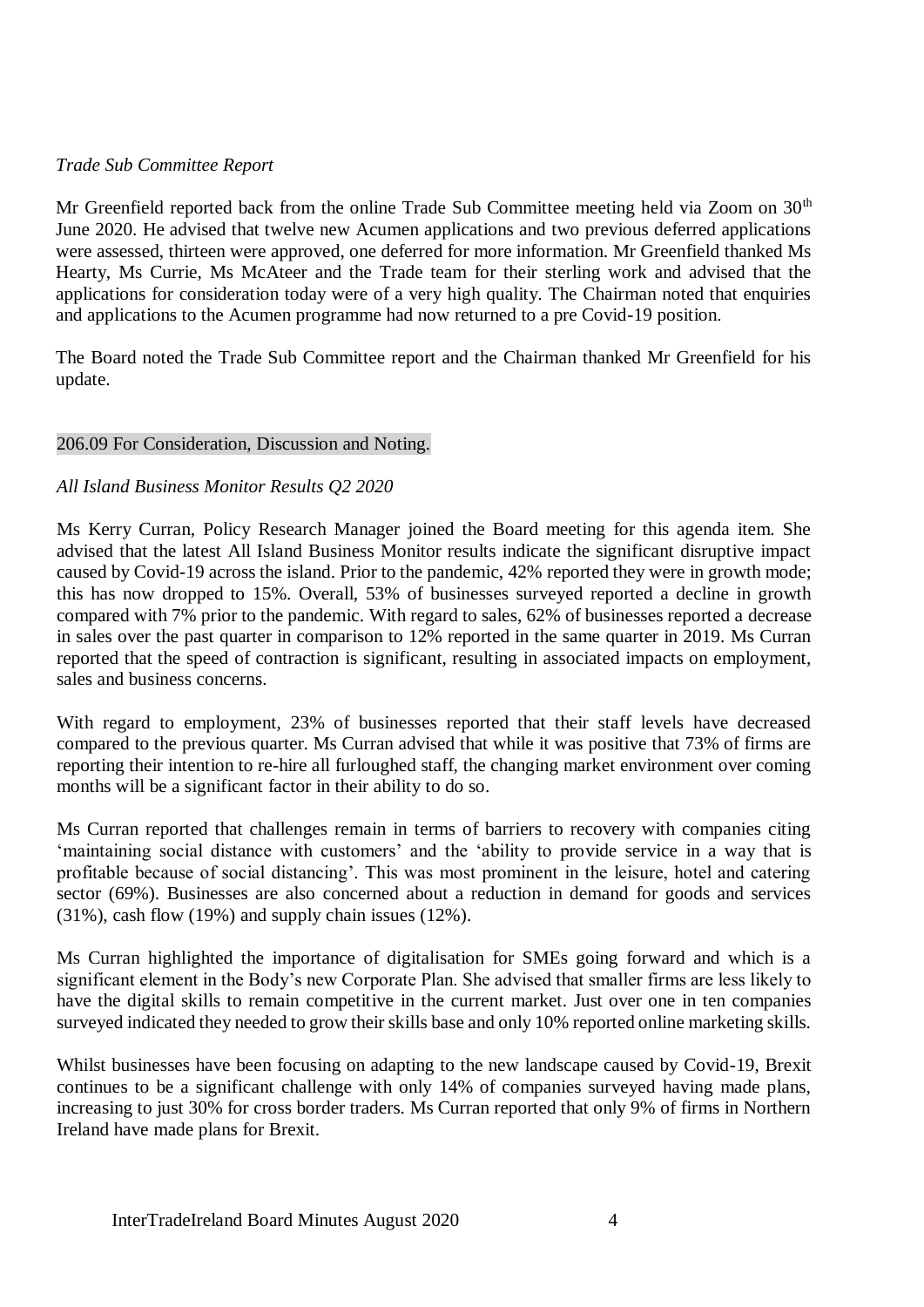The Board were informed of the extremely wide media coverage of the Business Monitor Results this quarter and Ms Curran referenced the excellent work carried out by the Communications team.

The Board discussed the Business Monitor results, receiving an update on engagement with the Ports and InterTradeIreland's engagement with the Freeport's consultation.

Aidan Gough noted that the evidence from the all-island business monitor and other research undertaken by the Strategy and Policy Directorate highlighted that the changing market circumstances with both the Covid 19 pandemic and Brexit, reinforced rather than changed the priority areas of the Corporate Plan.

The Board noted the All Island Business Monitor Results Q2 2020 and the Chairman thanked Ms Curran for her comprehensive report.

### *Operations Directorate Progress and Activity Report*

Ms Hearty presented the Operations Directorate Progress and Activity Report. The Chairman cited the very positive and encouraging comments from participants having received E-Merge supports. Ms Hearty reported that the feedback had been excellent and it was encouraging for staff members to receive such comments, which demonstrate the positive impacts for businesses for a level of support costing £2k-£2.5K. She advised that recent feedback from a steel company reported that as a result of the E-Merge voucher, they had received three orders of c£1m. Ms Hearty acknowledged the work of the Communications team in the development of a significant marketing campaign that has been carried out, which should increase the level of awareness of SMEs of the new supports.

Staff have been delivering services whilst working remotely for the past six months. Adaptations have been made to programmes in the current environment including the Go-2-Tender training being delivered via zoom. Feedback to date has been extremely positive. Ms Hearty advised that the new phase of the Funding for Growth programme will go live next week with webinars scheduled to take place over the coming months. The 2020 Seedcorn Investor Readiness Competition has been carried out remotely to date. Ms Hearty reported that it is still hoped to hold the all-island judging and awards ceremony in person, however it is likely to be a much smaller event than previously.

Ms Hearty gave an update on Brexit activity and reported that applications for vouchers doubled between June and July. The Brexit team are planning a webinar for September/October to re-engage the business community. The relaunch of the Brexit campaign will comprise of a webinar and will provide practical advice to businesses on the state of play at that time.

The Board were informed that the procurement process to appoint a Managing Agent to deliver Phase 8 of the Go-2-Tender programme is nearing conclusion and it is anticipated that the new appointment will be made in the coming weeks.

Ms Hearty advised the Board that the Innovation Boost Programme (Fusion) had recently won the 'Grad Employer of the Year Award' from GradIreland. This is a great accolade to the work of Mr Morrow and his team and demonstrates the excellence and quality of training graduates receive by partaking on the programme. The Chairman asked that the Board's congratulations be passed to the team involved in receiving this prestigious award.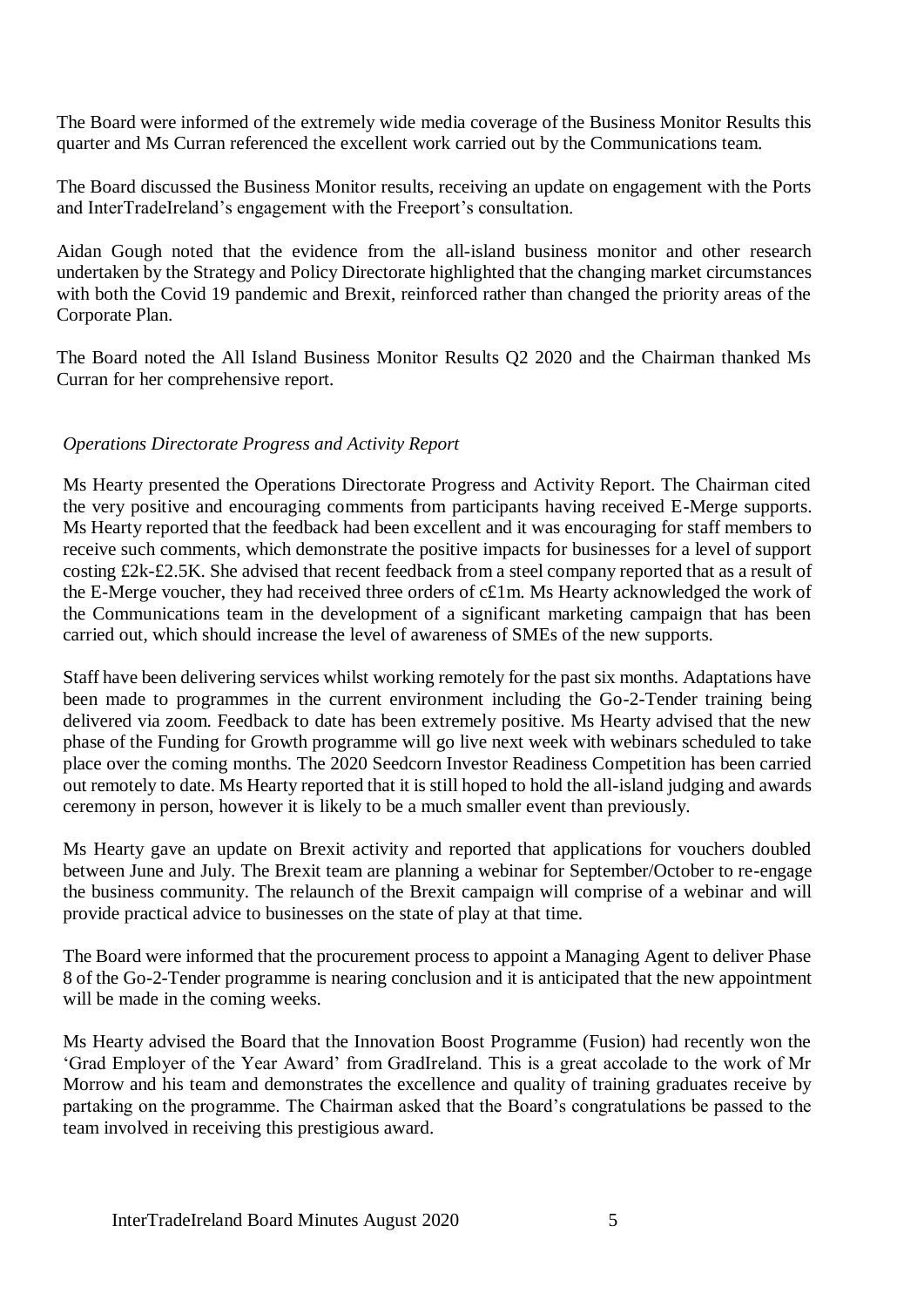The Board were informed that the Fusion VI (Innovation Boost) economic appraisal received approval from Minister Dodds but DoF approval is still outstanding. Hence the request for an extension to the current Managing Agent contract to be considered in a later agenda item.

Ms Hearty advised that the Operations team continue to closely monitor all programme spend but she highlighted the potential of incurring spend into further years due to some projects being put on hold due to the Covid-19 crisis.

The Board noted the Operations Directorate Progress and Activity Reports and the Chairman thanked Ms Hearty for her update.

### *Co-Innovate Programme Update*

Mr Ryan, Co-Innovate Programme Director joined the Board meeting for this agenda item. He gave an update on the Co-Innovate Programme and reported on the significant progress from the last Board meeting. In Strand 1, a total of 1,394 SMEs have participated in workshops against a target of 1,408 and therefore there are only 19 more SMEs to attend workshops to complete this strand of the programme.

The Business Status Reviews and Innovation Audits (Strand 2) continue albeit at a slower rate of completion. This has been affected by the Covid-19 crisis as several of the Enterprise partners who manage this process have had staff on furlough.

Mr Ryan advised that the Innovation Capability Development through Mentoring (Strand 3) is progressing well and it is anticipated that targets will be met by mid-2021.

Business projects with Academia (Strand 4) continues to be the most challenging strand of the programme and has been exacerbated by the Covid-19 crisis. Mr Ryan reported that significant progress has been made in recent months. To date 34 projects have been approved.

Business to Business and Cluster projects (Strand 5) continues to progress well against its targets.

Mr Ryan reported that SEUPB has indicated that they are content with progress made to date. He advised that they had not received any feedback from the Stakeholder Engagement that SEUPB had delivered earlier this year, but expected a new phase of engagement on its findings to commence soon. The Co-Innovate team would hope to input to any future consultations/exercises.

The Chairman thanked Mr Ryan for his update and the Board noted the Co-Innovate Programme Report.

### *Governance and Financial Matters*

Mr Agnew presented the Governance and Financial Matters report. He advised that the Body is continuing to follow government, public health and N.I Executive advice, with staff continuing to work remotely. The office layout has been reconfigured to maximise social distancing with installation of desk screens due in late September. Detailed risk assessments have been carried out and the office return plans, previously discussed at the Board June meeting, continue to be reviewed, with detailed advice on office routines and behaviours. A zoom meeting was held with staff in June to update them

InterTradeIreland Board Minutes August 2020 6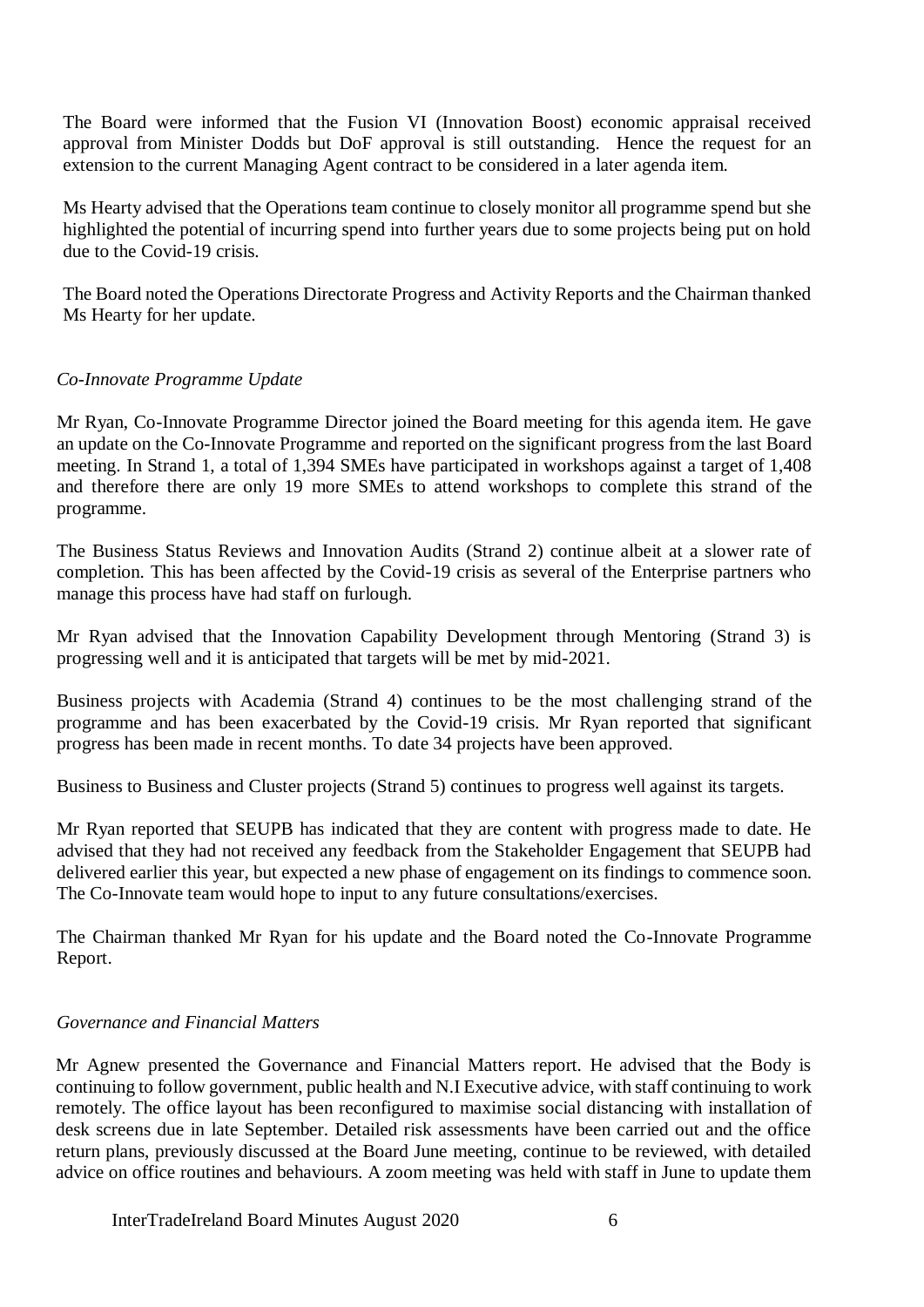on return to office plans and office routines and further engagement will be continued as the situation evolves.

Mr Agnew advised that the fieldwork for the 2019 external audit has completed. The accounts have not yet been certified by the C&AGs as there remains an outstanding issue to be agreed between the auditors and the pension scheme administrators regarding pension scheme disclosure requirements. This is affecting all North/South Bodies.

The internal auditors have completed fieldwork on the final audit from the 2019/20 Internal Audit Plan. The audit relates to the area of procurement and a positive report is anticipated. The findings will be considered by the Audit and Risk Assurance Committee at its next meeting in September.

Mr Agnew advised that the issue of outstanding Board members appointments has been raised with Sponsoring Departments at a recent Oversight and Liaison meeting and it is hoped that appointments will be made by NSMC in the early autumn.

Mr Agnew provided an overview of the Body's financial out-turn to July 2020 and noted that overall expenditure was on target. He informed the Board that expenditure commitments for all programmes continue to be monitored very closely by Programme Managers and the Executive to ensure that any required re-profiling of budgets can be promptly actioned.

Mr Agnew informed the Board that the 2017, 2018, 2019 and 2020 Business Plans have yet to be approved. It is hoped that these will be approved at the next NSMC meeting.

The Board noted the Governance and Financial Matters report. The Chairman thanked Mr Agnew for his report.

*Tenders and Variations to Letters of Offer/Appointment*

Ms Kerry Curran, Policy Research Manager joined the Board meeting for this agenda item.

# *Delivery of a Supply Chain Management Tool*

Ms Curran advised that research has shown the need to support the strengthening of all island supply chains. The Body proposes to tender for the delivery of a supply assessment tool, which will support cross border traders to better understand their supply chains. Ms Curran reported that 80% of goods trade cross border and there is low level of supply chain management capability in many companies. It is envisaged that the tool will support both the design of supply chains for new products and growth opportunities. The tool will be user friendly and suitable for microenterprises and SMEs trading cross border. Ms Curran reported that it will provide a valuable source of management data for the Body particularly in identifying areas for further support.

Mr Briody asked if this would be an online tool or a specialist to engage with businesses. Mr Gough advised that it was envisaged that the tool would provide support to businesses through direct consultant engagement with firms, however there was potential for resources associated with the tool to be available online for ease. Mr Gough advised that the Terms of Reference for the tool would be circulated to the Board for Information.

The Board approved Ms Curran's request to go to competitive tender the delivery of a Supply Chain Assessment tool.

InterTradeIreland Board Minutes August 2020 7